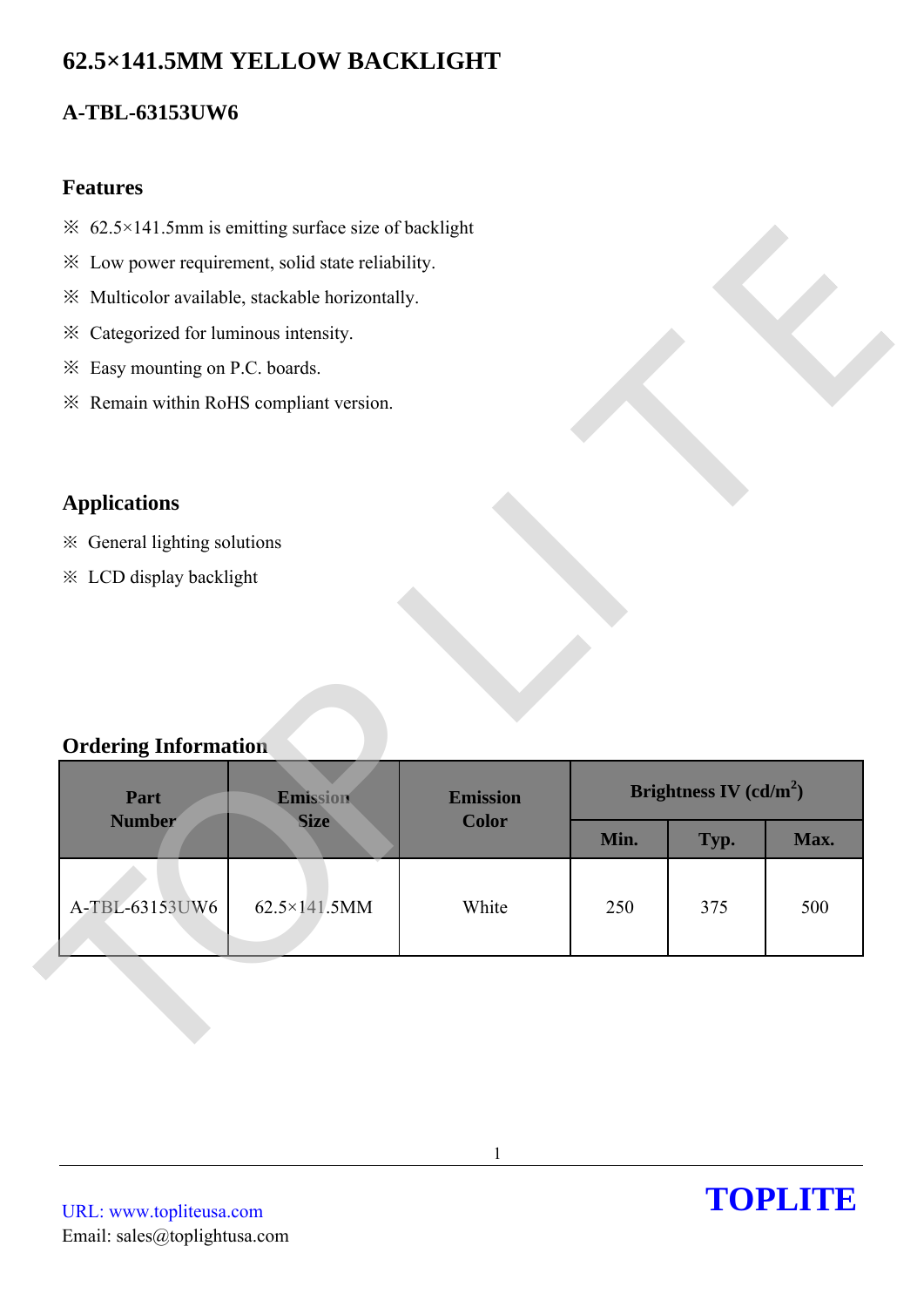### **Maximum Ratings**

| <b>Parameter</b>                                        | <b>Symbol</b> | <b>Value</b>  | Unit           |
|---------------------------------------------------------|---------------|---------------|----------------|
| Operating temperature                                   | $T_{OP}$      | $-35 \sim 85$ | $\mathcal{C}$  |
| Storage temperature                                     | $T_{STG}$     | $-35 \sim 85$ | $\mathfrak{O}$ |
| Peak forward current $(T_A=25 \degree C)$ <sup>*1</sup> | $1_{\rm PF}$  | 150           | m A            |
| Reverse voltage (TA=25 $^{\circ}$ C)                    | $V_{R}$       |               |                |
| Power consumption (TA=25 $^{\circ}$ C)                  |               | 600           | mW             |

## **Electrical / Optical Characteristics (1)**

| Peak forward current $(T_A=25 \degree C)$ * <sup>1</sup> |                          | $I_{PF}$                             | 150          | mA           |
|----------------------------------------------------------|--------------------------|--------------------------------------|--------------|--------------|
| Reverse voltage (TA=25 °C)                               |                          | $V_R$                                | 5            | $\mathbf{V}$ |
| Power consumption $(TA=25 \degree C)$                    |                          | $\mathbf{P}$                         | 600          | mW           |
| *1 at 1/10 Duty Cycle                                    |                          |                                      |              |              |
|                                                          |                          |                                      |              |              |
| <b>Electrical / Optical Characteristics (1)</b>          |                          |                                      |              |              |
| $(T_A = 25 \text{ °C} \& \text{ IF} = 20 \text{ mA})$    |                          |                                      |              |              |
| <b>Parameter</b>                                         |                          | <b>Symbol</b>                        | <b>Value</b> | Unit         |
| <b>Wavelength at peak emission</b>                       | (Typ.)                   | $\lambda_{\rm P}$                    |              | nm           |
| Spectral bandwidth at 50%                                | (Typ.)                   | Δλ                                   | 30           | nm           |
|                                                          | (Min.)                   | $\mathbf{I}_{\rm F}$                 | 90           |              |
| <b>Forward Current</b>                                   | (Typ.)                   | $I_F$                                | 105          | mA           |
|                                                          | (Max.)                   | $I_F$                                | 120          |              |
|                                                          | (Min.)                   | $V_{F}$                              |              |              |
| <b>Forward voltage</b>                                   | (Typ.)<br>(Max.)         | $\mathbf{V}_\mathrm{F}$<br>$\rm V_F$ | 5            | V            |
|                                                          | (Min.)                   | ${\rm TC}$                           | 20000        | K            |
| <b>Color temperature</b>                                 | (Max.)                   | TC                                   | 25000        | K            |
| <b>Luminous Uniformity</b>                               | (Typ.)                   |                                      | 80%          |              |
| <b>Discreteness</b>                                      | (Typ.)                   |                                      | 20%          |              |
| <b>Luminous Intensity Bin Groups</b>                     |                          |                                      |              |              |
| $(T_A = 25 \text{ °C})$                                  |                          |                                      |              |              |
|                                                          | Brightness IV $(cd/m^2)$ |                                      |              |              |
| Min.                                                     | Typ.                     |                                      | Max.         |              |
| 250                                                      | 375                      |                                      | 500          |              |

# **Luminous Intensity Bin Groups**

| Brightness IV $(cd/m^2)$ |      |      |  |  |
|--------------------------|------|------|--|--|
| Min.                     | Typ. | Max. |  |  |
| 250                      | 375  | 500  |  |  |

URL: www.topliteusa.com Email: sales@toplightusa.com

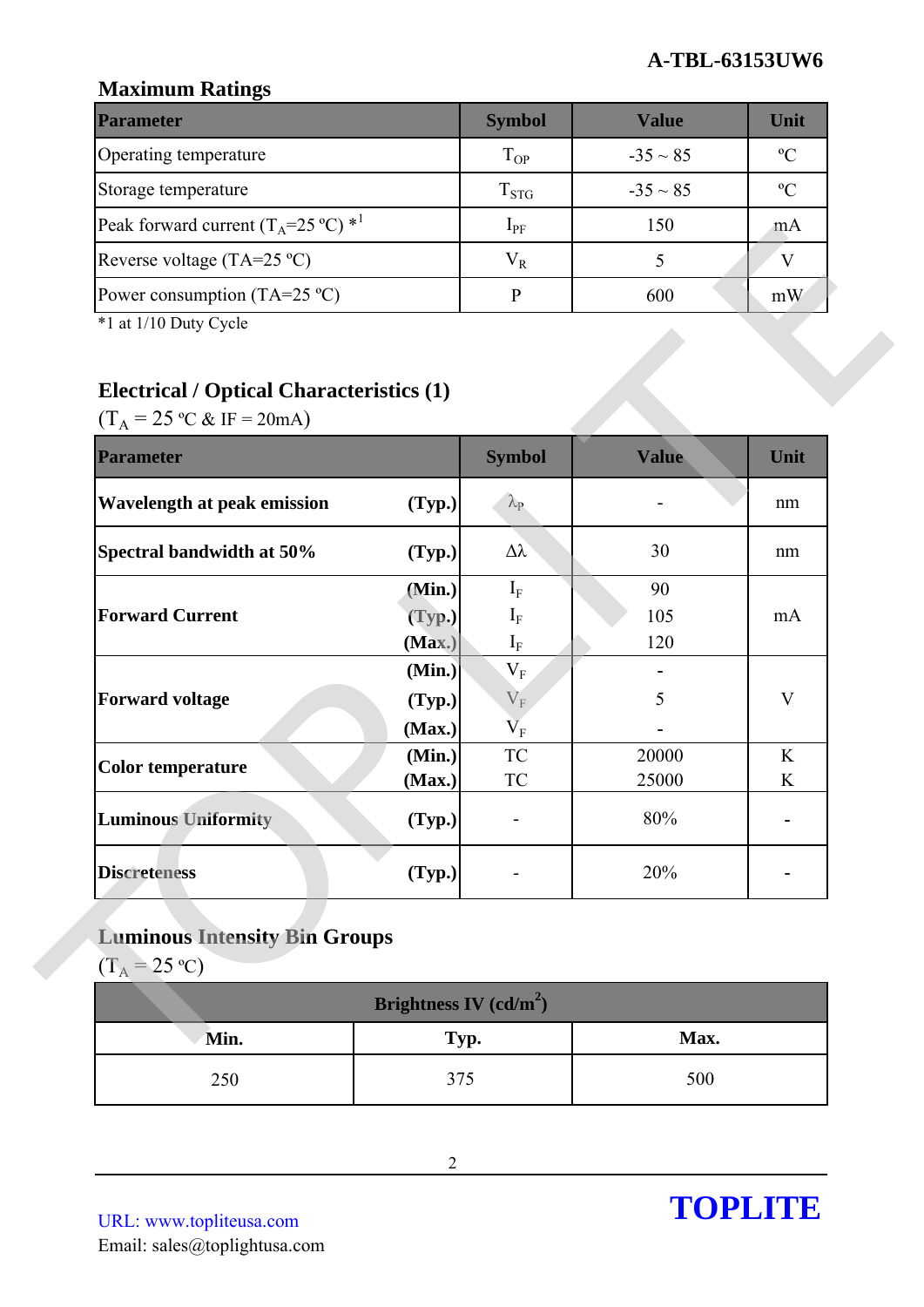### **Electrical/Optical Charateristic (2)**



URL: www.topliteusa.com Email: sales@toplightusa.com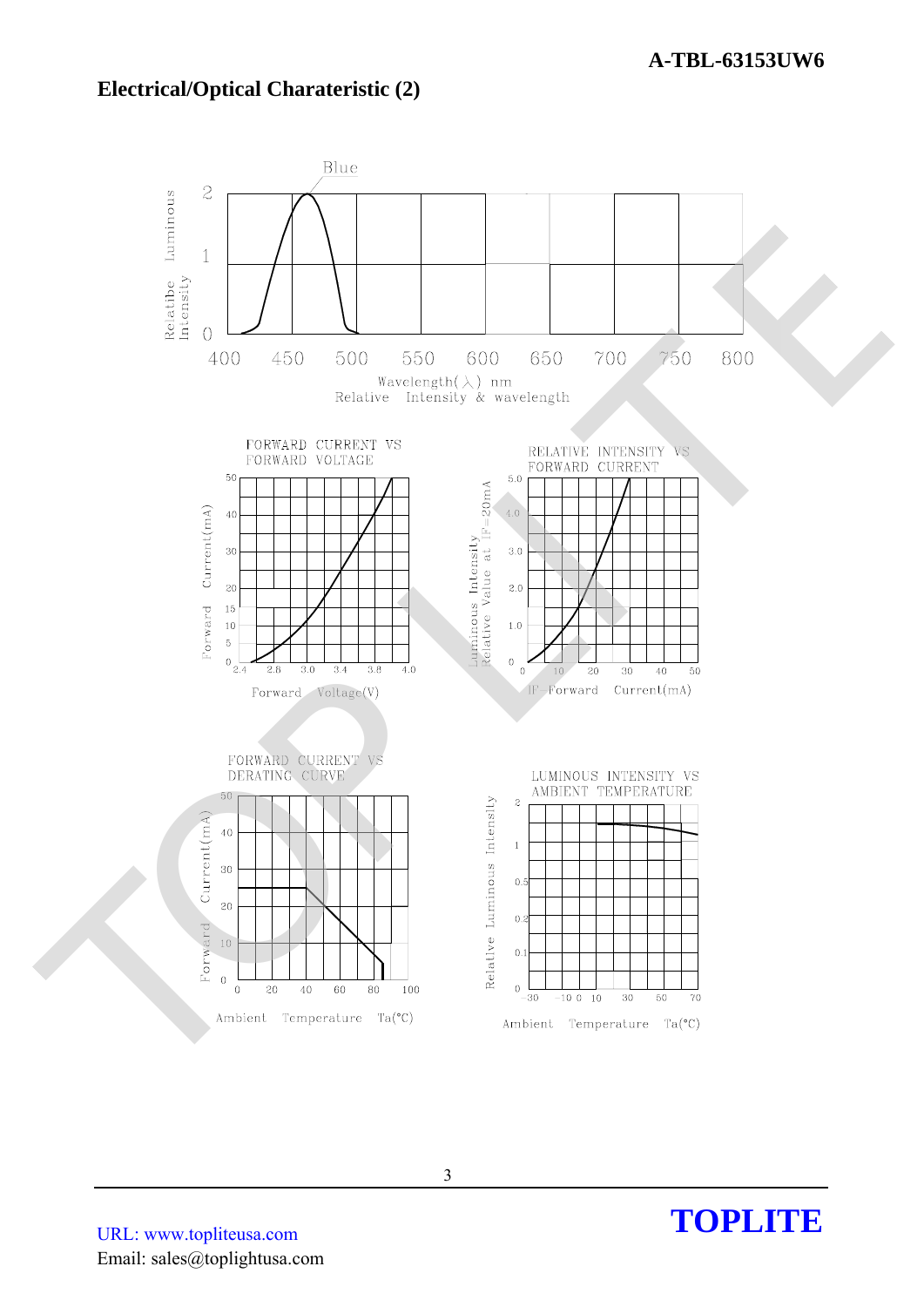## **Package Outline Dimensions**



#### Notes:

- 1. All dimensions are in millimeters. Tolerance is +/-0.25 unless otherwise noted.
- 2. The specifications, characteristics and technical data described in the datasheet are subject to change without prior notice.

4

URL: www.topliteusa.com Email: sales@toplightusa.com